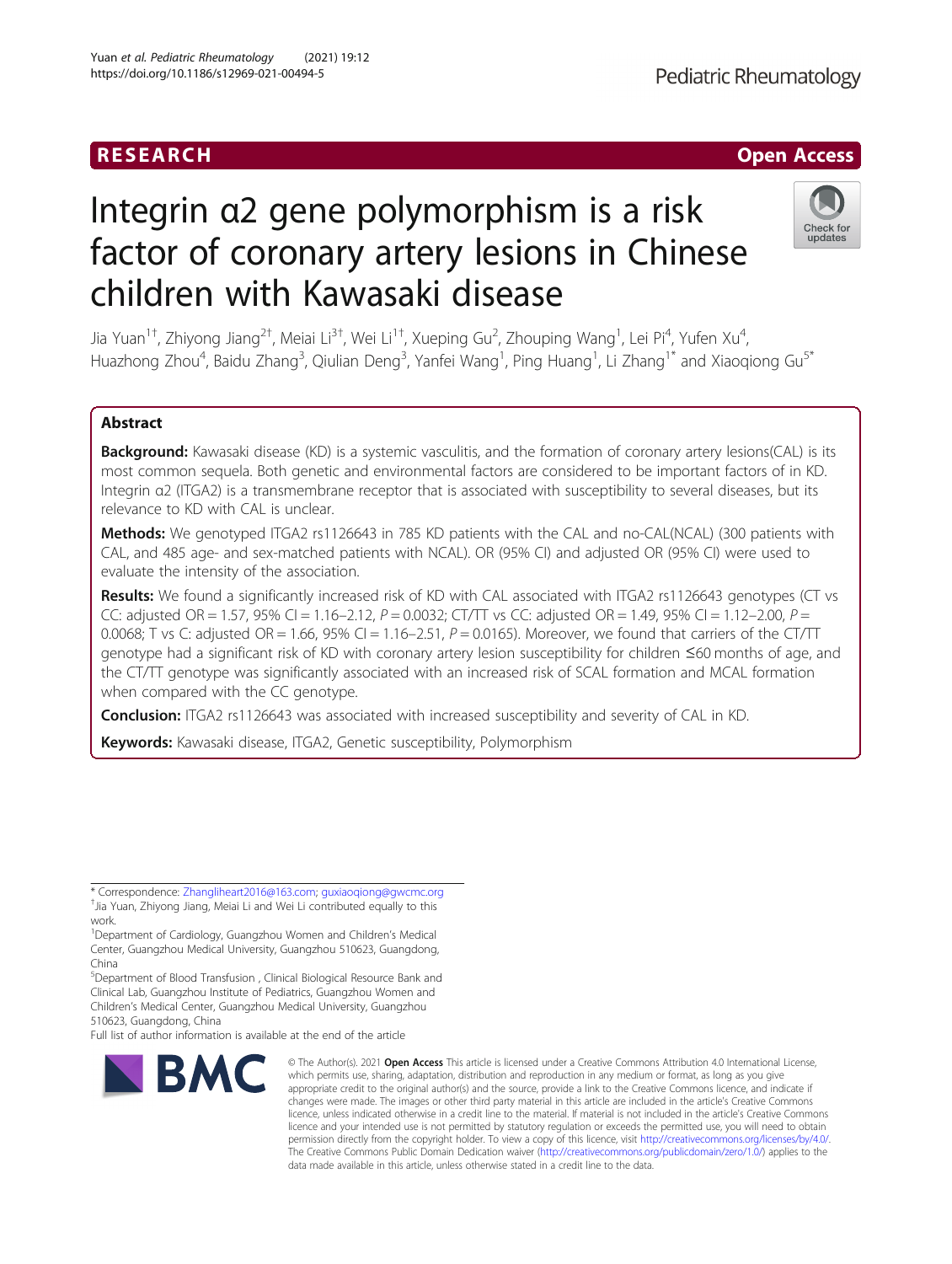# Background

Kawasaki disease (KD) is a systemic vasculitis first described by Dr. Kawasaki in 1974 in Japan [\[1](#page-4-0)]. It primality affects children below 5 years old, especially in Asian countries. The incidence of KD is highest in Japan, Korea and Taiwan ranging from 66/100,000 to 234/100, 000 in children younger than 5 years old [\[2,](#page-4-0) [3\]](#page-4-0). The exact etiology of KD is not known [[4](#page-4-0)]. Both genetic and environmental factors have been reported to play important role in KD [\[5](#page-4-0)]. The most common sequel of KD is coronary artery lesions (CAL), which is known to predominantly occur in young children  $(84\% \sim 86\%$  of all cases occur in children between 6 months and 5 years of age) with a male predominance (approximately  $1.5 \sim 1.8$ times higher than females) [\[6](#page-4-0), [7](#page-4-0)]. CAL included coronary artery dilation, aneurysms, or fistula formation. All patients were identified only by echocardiography.

Antiplatelet therapy is routinely applied in KD treatment. Elevated platelet counts often develop in the acute phase of KD. This causes hyperplatelet function in which platelets become adherent, deformed, aggregates and release various cytokines and inflammatory factors. As a consequence, blood hypercoagulates causing vascular endothelial injury, collagen exposure, and triggers chemotaxis of various cytokines, all of which results in the formation of vascular inflammatory lesions [\[8\]](#page-4-0). Lowdose aspirin was recommended to prevent platelet activation and aggregation. All the patients received low doses of aspirin(3–5 mg/kg/day).Integrin  $\alpha$ 2 (ITGA2), which encodes the alpha subunit of the transmembrane receptor for collagens and related proteins, is located on chromosome 5q23–31 [[9](#page-4-0)]. The encoded protein forms a heterodimer with a beta subunit responsible for adhesion of platelets and other cell types to the extracellular matrix. KD is defined as a vascular injury disease similar to arterial thrombosis. Mutations of the ITGA2 gene have been associated with vascular injury. It is therefore likely that a correlation exists between ITGA2 and KD. A meta-analysis suggested that ITGA2 rs1126643 affected susceptibility to aspirin insensitivity [[10\]](#page-4-0). The average frequency of the ITGA2 gene rs1126643-T allele was 40.77% in Caucasian patients with aspirin insensitivity but was 58.58% in Chinese patients [\[10](#page-4-0)]. Here, we investigated whether ITGA2 SNP (rs1126643) polymorphism influences susceptibility to CAL in a cohort of 785 KD patients with or without CAL in the Chinese population.

# Materials and methods Subjects

A total of 300 patients with KD coronary artery lesions, diagnosed in line with the criteria of the American Heart Association in 2004 [\[11](#page-4-0)] who were receiving treatment in the Guangzhou Women and Children's Medical

Center, were enrolled. Additionally, 485 age- and sexmatched children patients with no-CAL(NCAL) were recruited in the same hospital, between February 2014 and February 2017. About 2 mL blood was collected from each participant for genomic DNA extraction (Qiagen, Dusseldorf, Germany). Informed consent was obtained from each participant's guardian. This study was approved by the Institutional Committee of Guangzhou Women and Children's Medical Center (2014073009).

#### SNP selection and genotyping

Genomic DNA was extracted from peripheral blood samples for genotypic analysis of the SNPs (rs 11,226, 643) of interest in the ITGA2 gene. Functional polymorphism was carried out based on a thorough evaluation of polymorphisms associated with vasculopathy [[10,](#page-4-0) [11\]](#page-4-0). This was performed following methods reported previously [\[12\]](#page-4-0). Genomic DNA was extracted using the TIANamp Blood DNA Kit (Qiagen, Dusseldorf, Germany). The DNA samples were kept at − 80 °C until batch genotyping. Genotyping of the DNA was conducted via PCR using multiple gene-specific primer pairs targeting ITGA2 (rs1126643: forward GTGTTTAA CTTGAACACATAT/ reverse AACTTG CATATTTT GCTT). The volume of the PCR mixture was  $10 \mu$ I (2  $\times$ multiplex PCR mix + PCR primer pool and template DNA). The PCR protocol consisted of the following: 95 °C for 3 min; 15 cycles of 95 °C for 20s, 58 °C for 90s, and 72 °C for 30s; and 72 °C for 1 min using a GeneAmp PCR System 9700 (Thermo Fisher Scientific). The PCR products were subjected to massive parallel sequencing using an Ion Proton system (Life Technologies, CA, USA).

### Statistical analysis

The frequency distribution of the polymorphism and the demographic variables between KD with CAL and NCAL were compared using the  $\chi^2$  test. The association of the ITGA2  $rs1126643$  C > T polymorphism with KD susceptibility was evaluated by calculating the odds ratio (OR) and 95% confidence interval (CI) using unconditional multivariate logistic regression analyses. Stratified analysis was based on coronary artery outcomes, age and sex, and  $P$ -values < 0.05 were considered statistically significant. Statistical analyses were performed using SAS software (Version 9.3; SAS Institute, Cary, NC, USA).

# Results

# Characteristics of the study population

The demographic characteristics of the KD patients with and without CAL are summarized in Table [1.](#page-2-0) The average age of patients was 28.48 months (±29.01, range =  $1-166$  months) for CAL and 31.23 months ( $\pm$ 23.20, range  $= 1-110$  months) for NCAL. There was no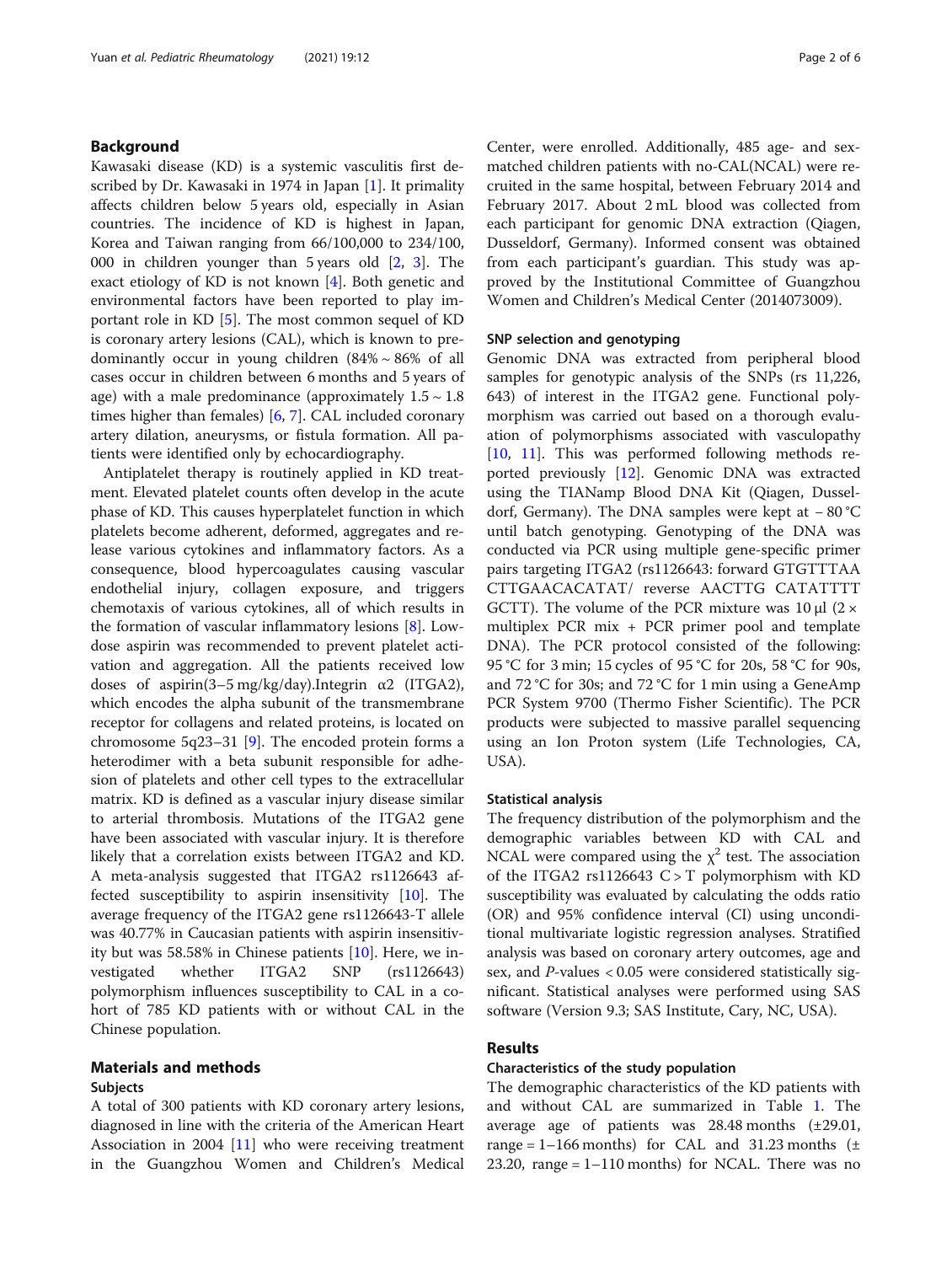<span id="page-2-0"></span>Table 1 Characteristics of KD cases with the CAL and NCAL group

| <b>Variables</b>    | <b>CAL</b>      | <b>NCAL</b>     | P-value <sup>a</sup> |
|---------------------|-----------------|-----------------|----------------------|
| Age range, month    | $1 - 166$       | $1 - 110$       |                      |
| $Mean + SD$         | $78.48 + 79.01$ | $31.23 + 23.20$ |                      |
| $\leq 60$           | 271 (90.33%)    | 425 (87.63%)    | 0.2411               |
| >60                 | 29 (9.67%)      | 60 (12.37%)     |                      |
| sex                 |                 |                 |                      |
| Male                | 220 (73.33%)    | 325 (67.01%)    | 0.0603               |
| Female              | 80 (26.67%)     | 160 (32.99%)    |                      |
| Severity of CAL     |                 |                 |                      |
| SCAI <sup>b</sup>   | 188 (62.67%)    |                 |                      |
| MCAI <sup>c</sup>   | 63 (21.00%)     |                 |                      |
| $GCAI$ <sup>d</sup> | 49 (16.33%)     |                 |                      |

<sup>a</sup> Two-sided χ2 test for distributions between Kawasaki disease patients with the CAL and NCAL. <sup>b</sup> Kawasaki disease patients with coronary artery dilatations/small aneurysms. <sup>c</sup> Kawasaki disease patients with coronary artery medium aneurysms. <sup>d</sup> Kawasaki disease patients with coronary artery giant aneurysms

significant difference in age  $(P = 0.2411)$  or sex  $(P =$ 0.0603) between CAL and NCAL groups. Twodimensional echocardiography revealed that 188 (62.67%) patients developed coronary artery dilatations/ small aneurysms (SCAL), 63 (21.00%) developed coronary artery medium aneurysms (MCAL), and 49 (16.33%) developed giant coronary artery aneurysms (GCAL).

# Association of ITGA2 gene polymorphism and KD with CAL susceptibility

The frequency distribution of the SNP polymorphism in the Kawasaki disease patients with and without CAL is shown in Table 2. The rs1126643 genotype showed increased risk of KD patients with CAL after adjustment for age and sex (CT vs CC: adjusted OR =  $1.57$ ,  $95\%$  CI = 1.16–2.12,  $P = 0.0032$ ; CT/TT vs CC: adjusted OR = 1.49, 95% CI =  $1.12-2.00$ ,  $P = 0.0068$ ; T vs C: adjusted  $OR = 1.66$ , 95% CI = 1.16–2.51,  $P = 0.0165$ ). No other

significant associations were detected. As a result, the harmful genotype used for the calculation was ITGA2 rs1126643 CT/TT.

# Stratified analysis for polymorphism and Kawasaki disease susceptibility

The association of ITGA2 gene (rs1126643) polymorphism with KD coronary artery lesion susceptibility was further determined in stratified analysis by age, sex and severity of CAL (Table [3](#page-3-0)). Results showed that carriers of the CT/TT genotype had a significantly higher risk of KD coronary artery lesion especially for children  $\leq 60$ months of age (adjusted  $OR = 1.44$ , 95%  $CI = 1.06 - 1.96$ ,  $P = 0.0199$ ) and males (adjusted OR = 1.50, 95% CI = 1.06–2.11,  $P = 0.0218$ ). The CT/TT genotype was significantly associated with an increased risk of SCAL (adjusted OR = 1.47, 95% CI = 1.04–2.08,  $P = 0.0277$ ) and MCAL (adjusted OR = 1.72, 95% CI = 1.01–2.93,  $P =$ 0.0451) compared with carriers of the CC genotype.

# **Discussion**

Here, we reveal an association of the ITGA2 gene (rs1126643) polymorphism with the risk of KD in 300 patients with CAL and 485 patients with NCAL. Specifically, the ITGA2 rs1126643 CT/TT was associated with an increased risk of KD patients with CAL, especially in children ≤60 months of age and males. Stratified analysis demonstrated that the ITGA2 rs1126643 CT/TT variant elevated the risk of KD progressing into SCAL and MCAL. To our knowledge, this is the first study to show that ITGA2 rs1126643 polymorphism is associated with KD coronary artery lesion susceptibility.

Integrins are adhesion molecules that promote platelet aggregation, hence the formation of blood clots [\[13](#page-4-0)]. ITGA2 is an important platelet receptor for collagen and regulates platelet activation by facilitating platelet adhesion and aggregation to the exposed surface of the subendothelial collagen fiber [\[14\]](#page-4-0). The gene encoding ITGA2 contains a number of polymorphisms, such as

Table 2 Genotype frequency distribution of the rs1126643 polymorphism in KD cases with the CAL and NCAL

| Genotype              | $CAL (n = 300)$ | $NCAL (n = 485)$ | P-value <sup>a</sup> | OR (95% CI)         | P-value | Adjusted OR (95% CI) | Adjusted P-value <sup>b</sup> |
|-----------------------|-----------------|------------------|----------------------|---------------------|---------|----------------------|-------------------------------|
| ITGA2/rs1126643 C > T |                 |                  |                      |                     |         |                      |                               |
| CC                    | 138 (46.00%)    | 273 (56.29%)     |                      | 1.00                |         | 1.00                 |                               |
| CT                    | 146 (48.67%)    | 182 (37.53%)     |                      | $1.59(1.18 - 2.14)$ | 0.0025  | $1.57(1.16 - 2.12)$  | 0.0032                        |
| π                     | 16 (5.33%)      | 30 (6.19%)       |                      | 1.06 (0.56-2.00)    | 0.8697  | $1.03(0.54 - 1.95)$  | 0.9374                        |
| Additive              |                 |                  | 0.0089               | $1.29(1.02 - 1.64)$ | 0.0342  | $1.28(1.01 - 1.62)$  | 0.0443                        |
| Dominant              | 162 (54.00%)    | 212 (43.71%)     | 0.0050               | $1.51(1.13 - 2.02)$ | 0.0051  | 1.49 (1.12-2.00)     | 0.0068                        |
| Recessive             | 284 (94.67%)    | 455 (93.81%)     | 0.6193               | $0.85(0.46 - 1.60)$ | 0.6216  | $0.83(0.45 - 1.56)$  | 0.5675                        |
|                       | 422 (70.33%)    | 728 (75.05%)     | 0.0409               | 1.00                |         | 1.00                 |                               |
|                       | 178 (29.67%)    | 242 (24.95%)     |                      | $.63(1.08 - 2.47)$  | 0.0194  | 1.66 (1.10-2.51)     | 0.0165                        |

<sup>a</sup> Two-sided χ2 test for distributions between Kawasaki disease patients with the CAL and NCAL. <sup>b</sup> Adjusted for age and sex status in logistic regress models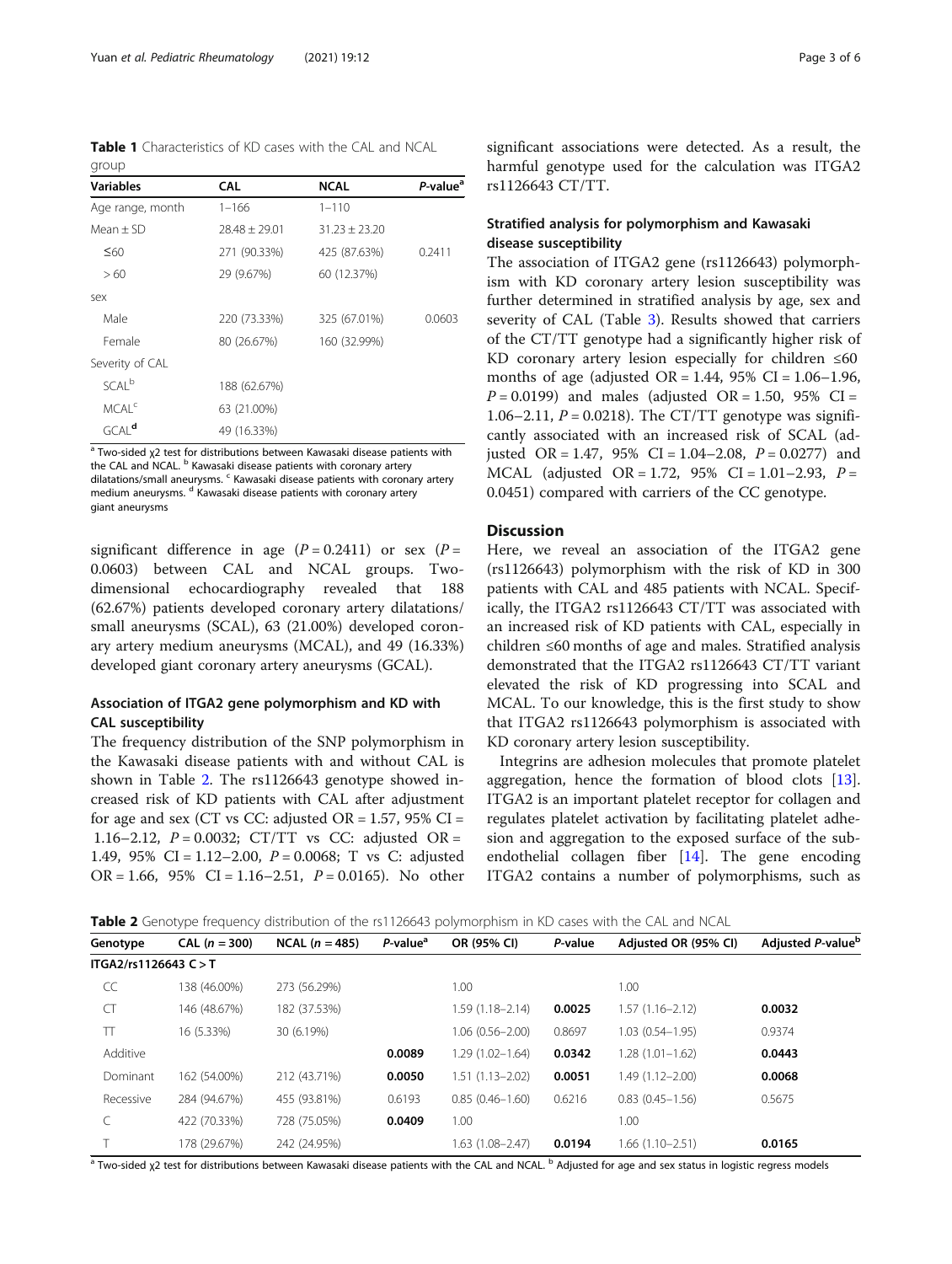<span id="page-3-0"></span>**Table 3** Stratification analysis of rs1126643 polymorphism in KD cases with the CAL and NCAL

| <b>Variables</b>        | rs1126643 (Cases/Controls) |         | $P$ -value <sup>a</sup> | OR (95% CI)         | P-value | <b>Adjusted OR</b>  | Adjusted             |
|-------------------------|----------------------------|---------|-------------------------|---------------------|---------|---------------------|----------------------|
|                         | cc                         | CT/TT   |                         |                     |         | (95% CI)            | P-value <sup>b</sup> |
| Age, months             |                            |         |                         |                     |         |                     |                      |
| $\leq 60$               | 126/238                    | 145/187 | 0.0143                  | 1.47 (1.08-1.99)    | 0.0145  | $1.44(1.06 - 1.96)$ | 0.0199               |
| >60                     | 12/35                      | 17/25   | 0.1328                  | 1.98 (0.81-4.88)    | 0.1358  | 2.02 (0.82-4.99)    | 0.1292               |
| sex                     |                            |         |                         |                     |         |                     |                      |
| Male                    | 97/176                     | 123/149 | 0.0210                  | $1.50(1.06 - 2.11)$ | 0.0214  | $1.50(1.06 - 2.11)$ | 0.0218               |
| Female                  | 41/97                      | 39/63   | 0.1670                  | 1.47 (0.85-2.52)    | 0.1669  | $1.52(0.88 - 2.61)$ | 0.1357               |
| Severity of CAL         |                            |         |                         |                     |         |                     |                      |
| <b>SCAL<sup>c</sup></b> | 86/273                     | 102/212 | 0.0139                  | $1.53(1.09 - 2.14)$ | 0.0142  | 1.47 (1.04-2.08)    | 0.0277               |
| MCAL <sup>d</sup>       | 27/273                     | 36/212  | 0.0444                  | $1.72(1.01 - 2.92)$ | 0.0457  | $1.72(1.01 - 2.93)$ | 0.0451               |
| GCAL <sup>e</sup>       | 25/273                     | 24/212  | 0.4803                  | 1.24 (0.69-2.23)    | 0.4797  | $1.23(0.68 - 2.22)$ | 0.4992               |

a Two-sided χ2 test for distributions between Kawasaki disease patients with the CAL and NCAL. <sup>b</sup> Adjusted for sex/age status in logistic regress models. <sup>c</sup> Kawasaki disease patients with coronary artery dilatations/small aneurysms. <sup>d</sup> Kawasaki disease patients with coronary artery medium aneurysms. <sup>e</sup> Kawasaki disease patients with coronary artery giant aneurysms

ischemic stroke and idiopathic sudden sensorineural hearing loss (iSSNHL) [\[15,](#page-4-0) [16\]](#page-4-0). ITGA2 has been implicated in thrombotic and arterial atherosclerotic disease. As a key member of the integrin family of adhesion molecules, ITGA2 mediates cell-cell, cell-matrix, and cellmatrix-cell adhesions [[17\]](#page-4-0). It therefore affects various physiological and pathological processes such as inflammatory reactions, immune responses, atherosclerosis, and thrombosis [[18\]](#page-4-0). KD is characterized by multisystem involvement and inflammation of all medium-sized arteries, including the coronary artery [\[19\]](#page-4-0). High infiltration of inflammatory cells in KD vascular tissues cause vascular damage during the acute febrile phase of KD [[20\]](#page-4-0). In our study, we found that ITGA2 rs1126643 was a harmful factor with KD coronary artery lesions. To our knowledge, this is the first study to validate the association of ITGA2 rs1126643 with KD coronary artery lesions risk in a Chinese population. It may play a significant role in the pathogenesis of KD coronary artery lesions.

Although the etiology of KD is elusive, a genome-wide association study (GWAS) showed that single-nucleotide polymorphisms (SNPs) of AGT, NEBL, ITPKS, TGF-β, and KCNN2 may be modify the occurrence of CAL in KD [\[21](#page-4-0)–[25\]](#page-5-0). To date, no study has explored the association of ITGA2 with KD coronary artery lesions. In the present study, we found that ITGA2 rs1126643 was associated with increased KD with coronary artery lesion susceptibility in the Chinese population. Stratified analysis showed that ITGA2 rs1126643 prevented the formation of SCAL and MCAL with KD.

Compared with the rs1126643 CC genotype, the harmful effect of the CT/TT variant genotype was more pronounced in children ≤60 months of age and in males. This finding is consistent with results of other studies [[11,](#page-4-0) [26\]](#page-5-0). KD with CAL results in more apparent effects

in young children below 60 months of age. The peak age of onset ranged from 9 to 11 months, and the male to female ratio was  $1.5$  to  $1$  [[11,](#page-4-0) [26](#page-5-0), [27\]](#page-5-0). Our results indicate that ITGA2 gene polymorphism is among the important factors affecting CAL in children with KD with CAL. Therefore, children with KD CAL may be predisposed to CAL and should be monitored to initiate early prevention and treatment. However, these results are based on a small sample size. In addition, we only collected ethnicity, geographical factors, age and sex as cases and controls. However, other ITGA2 gene polymorphisms were not involved in this study.

These results underscore the need to monitor the possibility of CAL in children with KD based on ITGA2 gene mutation. Early initiation of interventions will reduce the risk of mortality caused by CAL in children with KD.

### Conclusion

In summary, this study confirms that ITGA2 rs1126643 is associated with increased KD and coronary artery lesion susceptibility. However, future studies with larger sample sizes and practical experiments should be conducted to explore the roles of the ITGA2 gene in KD with coronary artery lesion susceptibility and severity.

#### Abbreviations

KD: Kawasaki disease; CAL: Coronary artery lesions; ITGA2: Integrin α2; SCAL: Kawasaki disease patients with coronary artery dilatations/small aneurysms; MCAL: Kawasaki disease patients with coronary artery medium aneurysms; GCAL: Kawasaki disease patients with coronary artery giant aneurysms; NCAL: No-CAL

#### Acknowledgements

The authors would like to thank the Clinical Biological Resource Bank of Guangzhou Women and Children's Medical Center for providing all clinical samples and the Guangdong Early Childhood Development Applied Engineering and Technology Research Center.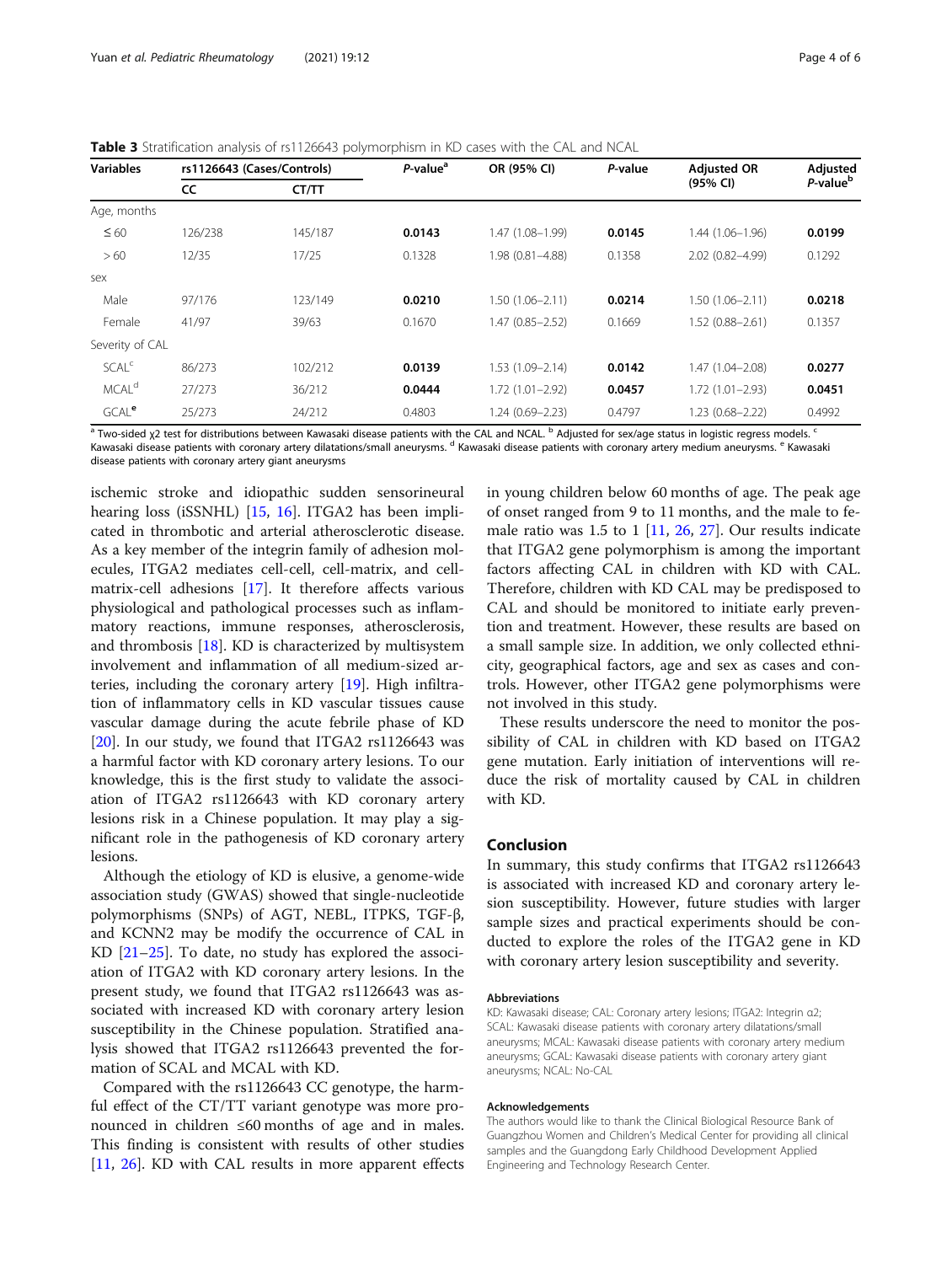#### <span id="page-4-0"></span>Authors' contributions

All authors made important contributions to this work. J Y was responsible for the writing of the article. Z-Y J and M-A L were responsible for the design of the article. W L\* was reviewed the literature and provided new ideas. X-P G, Z-P W, L P, Y-F X, H-Z Zhou and B-D Z performed the experiments and collected data. Q-L D, Y-F W and P H analyzed the data, L Z and X-Q G designed the research study. All authors have read and approved the final version of this manuscript. \* Wei Li is a newly added author. He reviewed the literature and provided a lot of new ideas.

#### Funding

This study was supported by the Guangdong Natural Science Fund, China, under grant number 2016A030313836; the Guangdong Science and Technology Project of China under grant number 2017A030223003; the Guangdong Traditional Chinese Medicine Scientific Research Fund, China, under grant numbers 20162112 and 20171204; the Guangzhou Science and Technology Program Project, China, under grant numbers 201607010011, 201707010270, 201804010035 and 201904010486; the Guangzhou Health and Health Science and Technology Project, China, under grant number 20191A011021and 20191A011033. Guangzhou Institute of Pediatrics/ Guangzhou Women and Children's Medical Center of internal fund, under grant number: GCP-2019-003, YIP-2019-050 and YIP-2019-003.

#### Availability of data and materials

Data sharing is not applicable to this article, as no datasets were generated or analyzed during the current study. Please contact the author for data requests.

#### Ethics approval and consent to participate

This study was performed with the ethics approval from the Institutional Committee of Guangzhou Women adn Children's Medical Center.

#### Consent for publication

Not applicable.

# Competing interests

The authors report no conflicts of interest.

#### Author details

<sup>1</sup>Department of Cardiology, Guangzhou Women and Children's Medical Center, Guangzhou Medical University, Guangzhou 510623, Guangdong, China. <sup>2</sup> Department of Blood Transfusion and Clinical Lab, Guangzhou Institute of Pediatrics, Guangzhou Women and Children's Medical Center, Guangzhou Medical University, Guangzhou 510623, Guangdong, China. <sup>3</sup>Department of Clinical Lab, Guangzhou Institute of Pediatrics, Guangzhou Women and Children's Medical Center, Guangzhou Medical University, Guangzhou 510623, Guangdong, China. <sup>4</sup> Department of Clinical Biological Resource Bank, Guangzhou Institute of Pediatrics, Guangzhou Women and Children's Medical Center, Guangzhou Medical University, Guangzhou 510623, Guangdong, China. <sup>5</sup>Department of Blood Transfusion, Clinical Biological Resource Bank and Clinical Lab, Guangzhou Institute of Pediatrics, Guangzhou Women and Children's Medical Center, Guangzhou Medical University, Guangzhou 510623, Guangdong, China.

#### Received: 16 April 2020 Accepted: 11 January 2021 Published online: 08 February 2021

#### References

- 1. Kawasaki T, Kosaki F, Okawa S, Shigematsu I, Yanagawa H. A new infantile acute febrile mucocutaneous lymph node syndrome (MLNS) prevailing in Japan. Pediatrics. 1974;54:271–6.
- Huang WC, Huang LM, Chang IS, Chang LY, Chiang BL, Chen PJ, et al. Epidemiologic features of Kawasaki disease in Taiwan, 2003-2006. Pediatrics. 2009;123:e401–5.
- 3. Wang CL, Wu YT, Liu CA, Kuo HC, Yang KD. Kawasaki disease: infection, immunity and genetics. Pediatr Infect Dis J. 2005;24:998–1004.
- 4. Kato H, Koike S, Yamamoto M, Ito Y, Yano E. Coronary aneurysms in infants and young children with acute febrile mucocutaneous lymph node syndrome. J Pediatr. 1975;86:892–8.
- 5. Kuo HC, Huang YH, Chien SC, Yu HR, Hsieh KS, Hsu YW, et al. Genetic variants of CD209 associated with Kawasaki disease susceptibility. PLoS One. 2014;9:e105236.
- 6. Liang CD, Kuo HC, Yang KD, Wang CL, Ko SF. Coronary artery fistula associated with Kawasaki disease. Am Heart J. 2009;157:584–8.
- Yim D, Curtis N, Cheung M, Burgner D. Update on Kawasaki disease: epidemiology, aetiology and pathogenesis. J Pediatr Child Health. 2013;49: 704–8.
- 8. Kim HJ, Choi EH, Lim YJ, Kil HR. The usefulness of plateleet-derived microparticle as biomarker of antipaltelet therapy in Kawasaki disease. J Korean Med Sci. 2017;32:147–53.
- 9. Simon M, Kouskouni E, Vitoratos N, Economou E, Creatsas G. Polymorphisms of platelet glycoprotein receptors and cell adhesion molecules in fetuses with fetal growth restriction and their mothers as detected with pyrosequencing. In Viv. 2017;31:243–50.
- 10. Weng Z, Li X, Li Y, Lin J, Peng F, Niu W. The association of four common polymorphisms from four candidate genes (COX-1, COX-2, ITGA2B, ITGA2) with aspirin insensitivity: a meta-analysis. PLoS One. 2013;8:e78093.
- 11. Newburger JW, TakahashI M, Gerber MA, Gewitz MH, Tani LY, Burns JC, et al. Diagnosis, treatment , and long-term management of Kawasaki disease: a statement for health professionals from the committee on Rheumatic Fever, Endocarditis, and Kawasaki Disease, Council on Cardiovascular Disease in the Young, American Heart Association. Pediatrics. 2004;114:1708–13.
- 12. Che D, Pi L, Xu YF, Fu LY, Zhou HZ, Wang ZP, et al. TBXA2R rs4523 G allele is associated with decreased susceptibility to Kawasaki disease. Cytokine. 2018;111:216–21.
- 13. Rivera J, Lozano ML, Navarro-Nú-ez L, Vicente V. Platelet receptors and signaling in the dynamics of thrombus formation. Haematologica. 2009;94: 700–11.
- 14. Sixma JJ, van Zanten GH, Huizinga EG, van der Plas RM, Verkley M, Wu YP, et al. Platelet adhesion to collagen: an update. Thromb Haemost. 1997;78: 434–8.
- 15. Ballesteros F, Tassies D, Reverter JC, Alobid I, Bernal-Sprekelsen M. Idiopathic sudden sensorineural hearing loss: classic cardiovascular and new genetic risk factors. Audiol Neurotol. 2012;17:400–8.
- 16. Wu GL, Xi YJ, Yao L, Su L, Yan Y, Li MZ, et al. Genetic polymorphism of ITGA2 C807T can increase the risk of ischemic stroke. Int J Neurosci. 2014; 124:841–51.
- 17. Huo Y, Ley K. Adhesion molecules and atherogenesis. Acta Physiol Scand. 2001;173:35–43.
- 18. Lu JX, Lu ZQ, Zhang SL, Zhi J, Chen ZP, Wang WX. Polymorphism in integrin ITGA2 is associated with ischemic stroke and altered serum cholesterol in Chinese individuals. Balkan Med J. 2014;31:55–9.
- 19. Ahn JG, Bae Y, Shin D, Nam J, Kim KY, Kim DS. HMGB1 gene polymorphism is associated with coronary artery lesions and intravenous immunoglobulin resistance in Kawasaki disease. Rheumatology(Oxford). 2019;58:770–5.
- 20. Matsubara T, Ichiyama T, Furukawa S. Immunological profile of peripheral blood lymphocytes and monocytes/macrophages in Kawasaki disease. Clin Exp Immunol. 2005;141:381–7.
- 21. Kuo HC, Li SC, Guo MM, Huang YH, Yu HR, Huang FC, et al. Genome-wide association study identifies novel susceptibility genes associated with coronary artery aneurysm formation in Kawasaki disease. PLoS One. 2016;11: e0154943.
- 22. Zaitsu M, Hamasaki Y, Tashiro K, Matsuo M, Ichimaru T, Fujita I, et al. Ulinastatin, an elastase inhibitor, inhibits the increased mRNA expression of prostaglandin H2 synthase-type 2 in Kawasaki disease. J Infect Dis. 2000;181: 1101–9.
- 23. Furie B, Furie BC. Role of platelet P-selectin and microparticle PSGL-1 in thrombus formation. Trends Mol Med. 2004;10:171–8.
- 24. Hildebrandt P. Natriuretic peptides: prediction of cardiovascular disease in the general population and high risk populations. Dis Markers. 2009; 26:227–33.